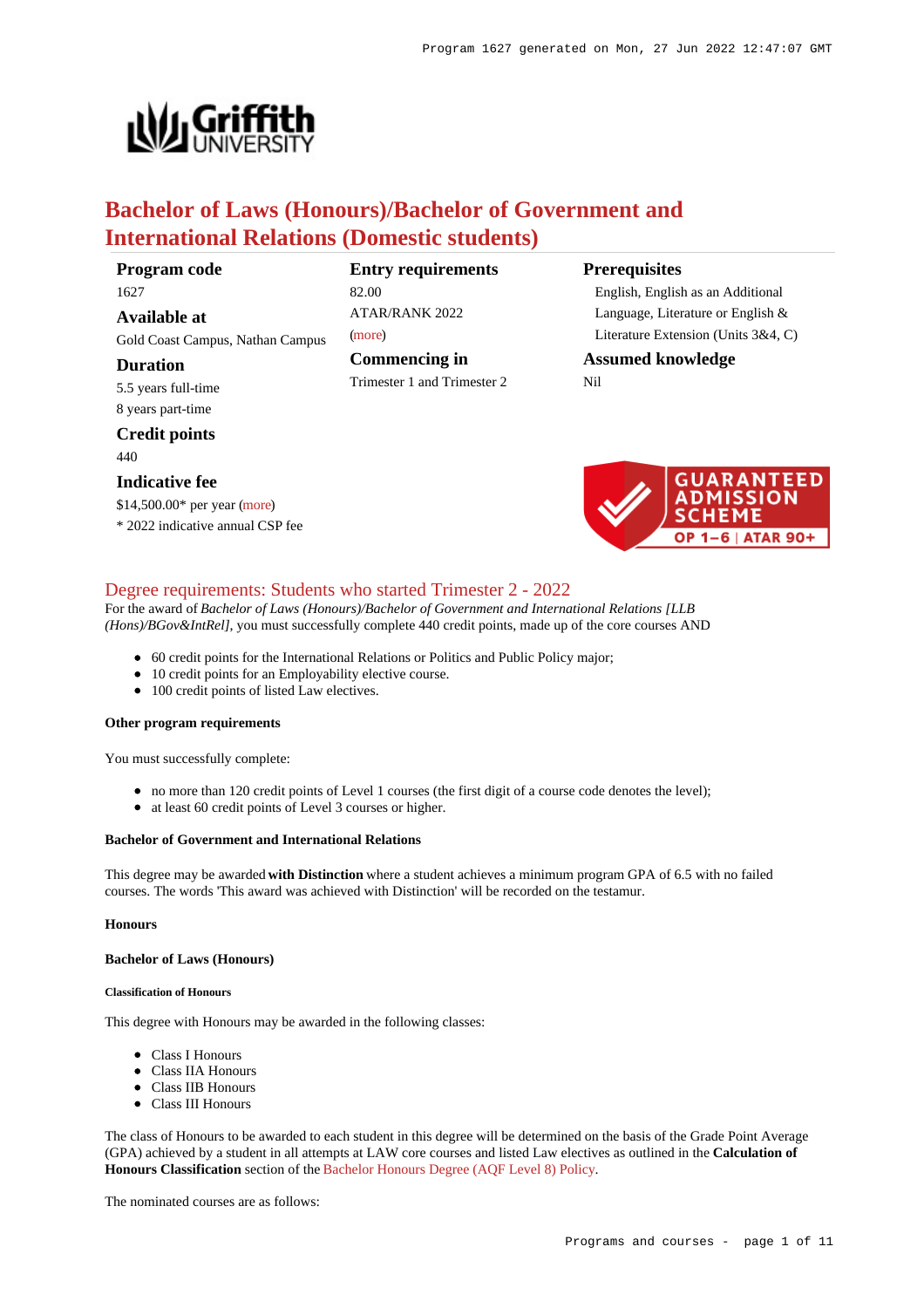- 180 credit points of LAW core courses;
- 100 credit points of listed LAW elective courses.

Students achieving a GPA of less than 4.000 will be awarded an AQF Level 7 Bachelor of Laws.

#### **Australian Qualifications Framework (AQF) Level and Type**

The [Australian Qualifications Framework](http://www.aqf.edu.au/) (AQF) is the national policy for regulated qualifications in Australian education and training. The Bachelor of Government and International Relations is accredited as an AQF Level 7 - Bachelor Degree.The Bachelor of Laws (Honours) is accredited as an AQF Level 8 - Bachelor Honours Degree.

#### [Program learning outcomes](https://www148.griffith.edu.au/programs-courses/Program/1627/Courses/Domestic#programLearningOutcomes)

#### **Program learning outcomes**

[Program Learning Outcomes](https://www.griffith.edu.au/__data/assets/pdf_file/0017/134522/PLO-general-advice.pdf) communicate to the community the value of the Griffith educational experience as benchmarked against national qualification standards.

Program Learning Outcomes for the [Bachelor of Law \(Honours\)](https://www.griffith.edu.au/__data/assets/pdf_file/0025/294037/BLaws-Hons-PLO-L8.pdf) and [Bachelor of Government and International Relations](https://www.griffith.edu.au/__data/assets/pdf_file/0022/295510/BGov-International-Relations-PLO-L7.pdf) describe the knowledge, skills and the application of knowledge and skills you will acquire through studying the Griffith program of your choice.

#### [Course list: Students starting Trimester 2 - 2022](https://www148.griffith.edu.au/programs-courses/Program/1627/Courses/Domestic#course-list-content)

**Course offering information in program structures is a guide only. Please check the actual offering information in the Course Catalogue.**

#### **Year 1**

You must complete the following courses:

| <b>Trimester</b> | Course code | Requirement          | Course title                                  | $\overline{\mathbf{CP}}$ |
|------------------|-------------|----------------------|-----------------------------------------------|--------------------------|
| Tri $1,2$        | 1031LAW     | Hons Core to Program | Foundations of Law                            | 10                       |
| Tri <sub>2</sub> | 1028LAW     | Hons Core to Program | Global Law                                    | 10                       |
| Tri 2            | 1003GIR     | Core to Program      | Globalisation, the Asia-Pacific and Australia | 10                       |
| Tri 2            | 1102GIR     | Core to Program      | The Mechanics of Power                        | 10                       |
| Tri $1,2$        | 1029LAW     | Hons Core to Program | Contracts 1                                   | 10                       |
| Tri 1,3          | 1001GIR     | Core to Program      | <b>International Relations</b>                | 10                       |
| Tri 1            | 2019LAW     | Hons Core to Program | Crime 1                                       | 10                       |
| Tri 1            | 1101GIR     | Core to Program      | Introduction to Politics                      | 10                       |

#### **Year 2**

You must complete the following courses:

| <b>Trimester</b> | Course code | Requirement             | Course title                                           | CР |
|------------------|-------------|-------------------------|--------------------------------------------------------|----|
| Tri <sub>2</sub> | 1030LAW     | Hons Core to<br>Program | Contracts 2                                            | 10 |
| Tri 2            | 2020LAW     | Hons Core to<br>Program | Crime 2                                                | 10 |
| Tri 2            | 2017GIR     | Core to Program         | <b>International Relations Theory</b>                  | 10 |
| Tri 2            |             |                         | Government and International Relations major<br>course | 10 |
| Tri 1            | 3014LAW     | Hons Core to<br>Program | Property 1                                             | 10 |
| Tri 1            | 2021LAW     | Hons Core to<br>Program | Torts 1                                                | 10 |
| Tri 1            | 2001GIR     | Core to Program         | Introduction to Political Philosophy                   | 10 |
| Tri 1            |             |                         | Government and International Relations major<br>course | 10 |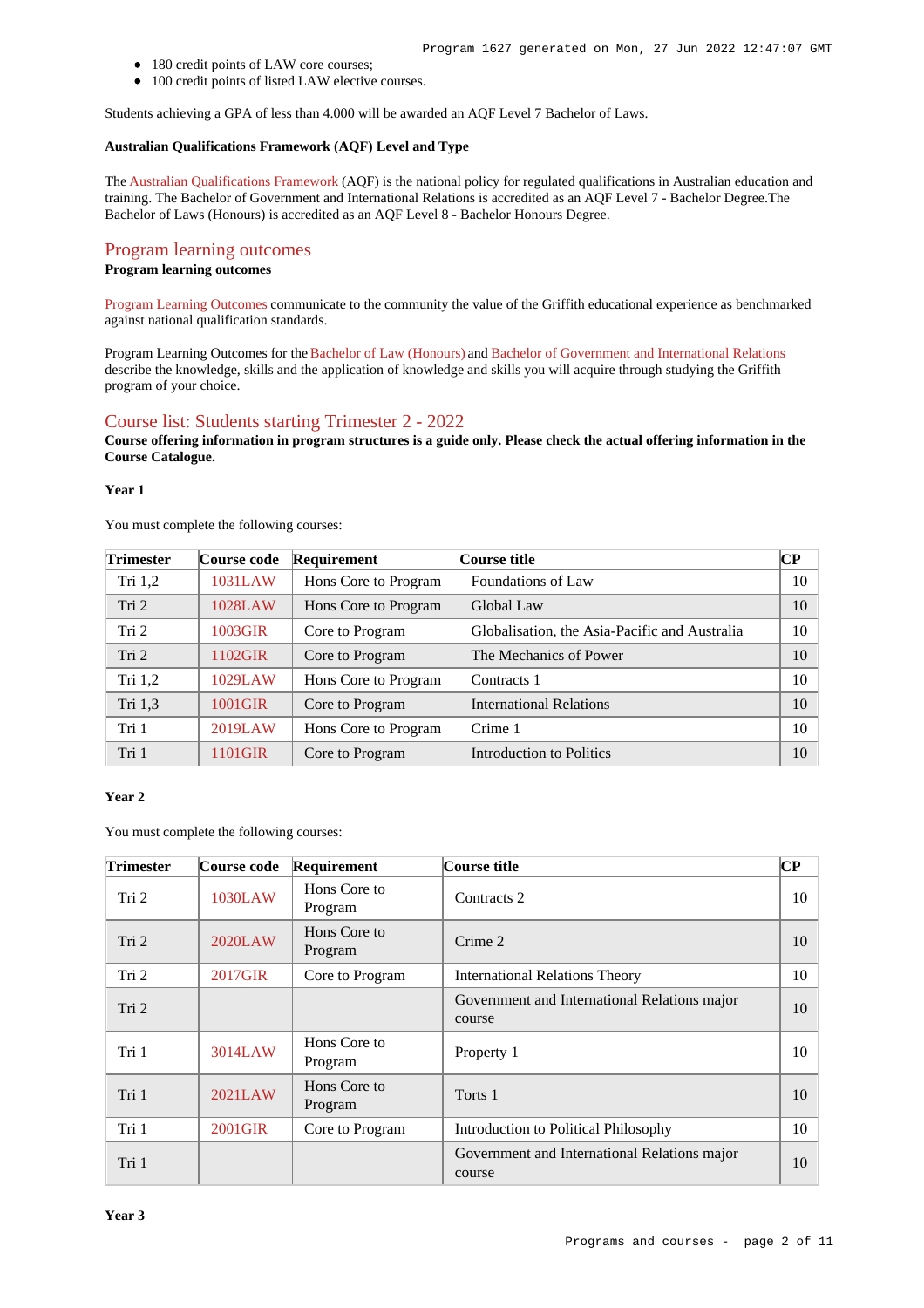| <b>Trimester</b> | Course code | Requirement             | Course title                                           | CР |
|------------------|-------------|-------------------------|--------------------------------------------------------|----|
| Tri 2            | 2022LAW     | Hons Core to<br>Program | Torts 2                                                | 10 |
| Tri 2            | 3015LAW     | Hons Core to<br>Program | Property 2                                             | 10 |
| Tri 2            | 3013GIR     | Core to Program         | Power and Policy Making                                | 10 |
| Tri 2            |             |                         | Government and International Relations major<br>course | 10 |
| Tri 1,3          | 3016LAW     | Hons Core to<br>Program | Constitutional Law                                     | 10 |
| Tri 1            | 4024LAW     | Hons Core to<br>Program | <b>Equity and Trusts</b>                               | 10 |
| Tri 1            | 2005GIR     | Core to Program         | Governments, Markets and Communities                   | 10 |
| Tri 1            |             |                         | Government and International Relations major<br>course | 10 |

You must complete the following courses:

# **Year 4**

You must complete the following courses:

| <b>Trimester</b> | Course code | Requirement             | Course title                                                                       | $\bf CP$ |
|------------------|-------------|-------------------------|------------------------------------------------------------------------------------|----------|
| Tri $2,3$        | 3017LAW     | Hons Core to<br>Program | <b>Administrative Law</b>                                                          | 10       |
| Tri 1,2          | 4025LAW     | Hons Core to<br>Program | Corporations and Associations                                                      | 10       |
| Tri 1            | 3019GIR     | Core to Program         | Parties, Campaigns and Elections (capstone course)<br>(offered in Tri 2 from 2023) | 10       |
|                  |             |                         | <b>OR</b>                                                                          |          |
| Tri 2            | 3016GIR     | Core to Program         | The Politics of Identity: Religion, Culture and<br>Globalisation (capstone course) | 10       |
| Tri 2            |             |                         | Government and International Relations major course                                | 10       |
| Tri 1,3          | 5194LAW     | Hons Core to<br>Program | Evidence                                                                           | 10       |
| Tri 1            | 5210LAW     | Hons Core to<br>Program | Civil Procedure                                                                    | 10       |
| Tri 1,2 or 3     |             |                         | Employability elective                                                             | 10       |
| Tri 1            |             |                         | Government and International Relations major course                                | 10       |

# **Year 5**

You must complete the following courses:

| <b>Trimester</b> | Course code Requirement |                      | Course title                                       | $\bf CP$ |
|------------------|-------------------------|----------------------|----------------------------------------------------|----------|
| Tri 2            |                         |                      | Listed Law electives                               | 40       |
| Tri 1            | 7793LAW                 | Hons Core to Program | Ethics and Professional Responsibility in Practice | 10       |
| Tri 1            |                         |                      | Listed Law electives                               | 30       |

# **Year 6**

You must complete the following courses: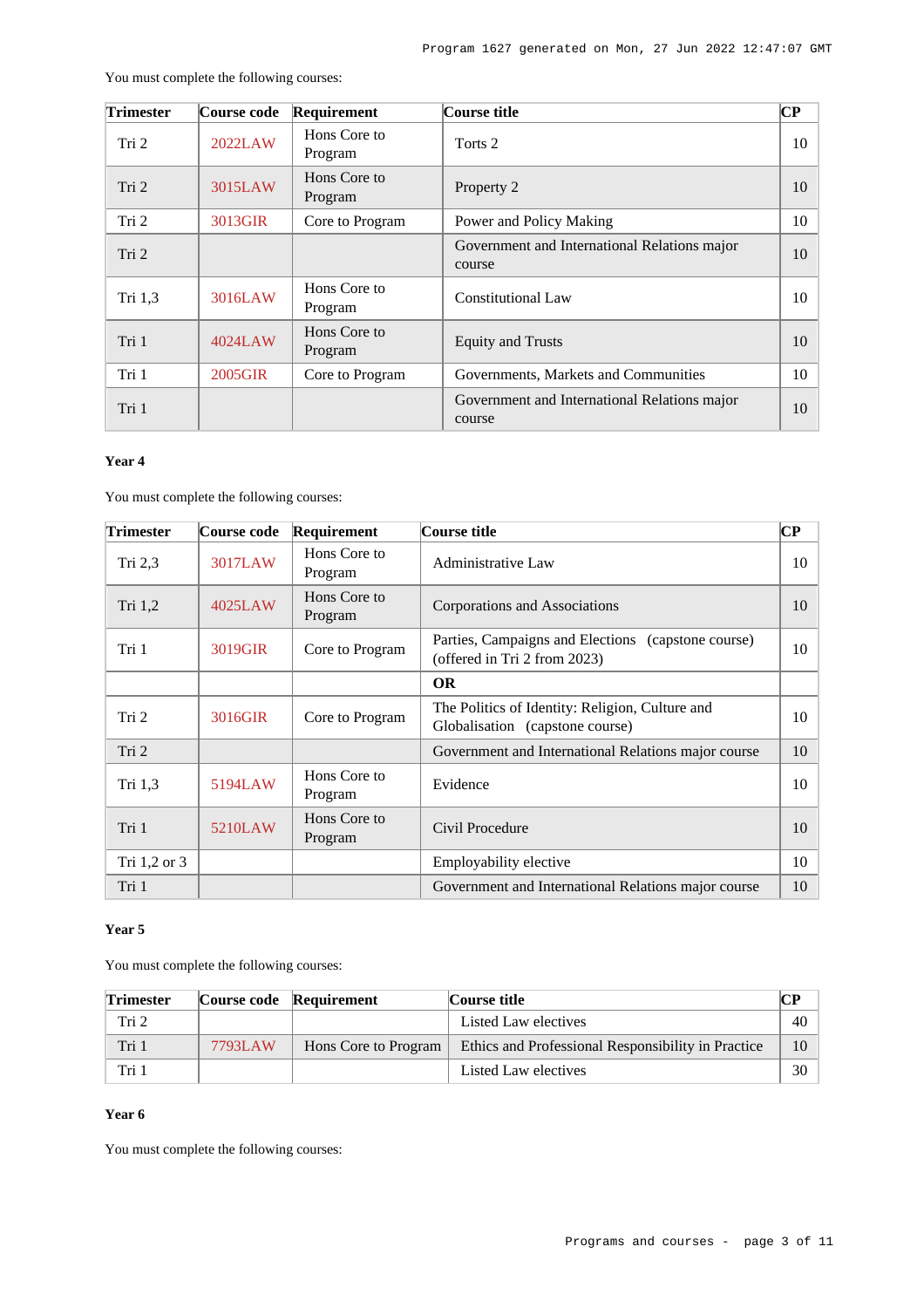| <b>Trimester</b> |         | Course code Requirement | Course title         | ΓP |
|------------------|---------|-------------------------|----------------------|----|
| Tri $1,2$        | 7795LAW | Hons Core to Program    | Theories of Law      | 10 |
| Tri 2            |         |                         | Listed Law electives | 30 |

# Bachelor of Government and International Relations - Majors (2 available) International Relations

Note: Prior study of second and/or third year Government and International Relations electives in program 1472/1521 or 1473/1522 that are not listed in the course list will be credited towards your 40 credit points of prescribed major courses.

You must complete the following courses:

| <b>Trimester</b> | Course code | Requirement   | Course title                                     | $\mathbb{C}\mathbb{P}$ |
|------------------|-------------|---------------|--------------------------------------------------|------------------------|
| Tri 1            | 2020GIR     | Core to Major | Global Security                                  | 10                     |
| Tri 1            | 3012GIR     | Core to Major | <b>Australia's Foreign Relations</b>             | 10                     |
| Tri 2            | 2019GIR     | Core to Major | Politics of International Law and Organisations  | 10                     |
| Tri <sub>2</sub> | 3008GIR     | Core to Major | Human Rights in World Politics (capstone course) | 10                     |

You must complete 20 credit points from the following courses (see Note 1):

| <b>Trimester</b> | Course code | Requirement          | Course title                                                    | $\bf CP$ |
|------------------|-------------|----------------------|-----------------------------------------------------------------|----------|
| Tri 1            | 3007GIR     | Elective to<br>Major | American Foreign Policy                                         | 10       |
| Tri 1            | 3018GIR     | Elective to<br>Major | Terrorism, Counter-terrorism, and Globalisation                 | 10       |
| Tri 1            | 3027GIR     | Elective to<br>Major | Business and Politics in the Asia Pacific                       | 10       |
| Tri 2            | 2006GIR     | Elective to<br>Major | Politics, Spin and the Media (2022 offered online only)         | 10       |
| Tri 2            | 2015GIR     | Elective to<br>Major | Comparative Politics of Southeast Asia (not offered in<br>2022) | 10       |
| Tri 2            | 3010GIR     | Elective to<br>Major | China and the World (not offered in 2022)                       | 10       |
| Tri 2            | 2016GIR     | Elective to<br>Major | Power in East Asia (not offered in 2022)                        | 10       |
| Tri 3            | 3017GIR     | Elective to<br>Major | The Way of the Dictator                                         | 10       |
| Tri 2            | 3022GIR     | Elective to<br>Major | The Business of Global Populism                                 | 10       |

# Politics and Public Policy

Note: Prior study of second and/or third year Government and International Relations electives in program 1472/1521 or 1473/1522 that are not listed in the course list will be credited towards your 40 credit points of prescribed major courses.

You must complete the following courses:

| <b>Trimester</b> | Course code | <b>Requirement</b> | Course title                                            | <b>CP</b> |
|------------------|-------------|--------------------|---------------------------------------------------------|-----------|
| Tri 1            | 2013GIR     | Core to Major      | Political Leadership                                    | 10        |
| Tri 1            | 2002GIR     | Core to Major      | <b>Australian Politics and Government</b>               | 10        |
| Tri 2            | 3001GIR     | Core to Major      | Solving Policy Problems (capstone course)               | 10        |
| Tri <sub>2</sub> | 2006GIR     | Core to Major      | Politics, Spin and the Media (2022 offered online only) | 10        |

You must complete 20 credit points from the following courses (see Note 1):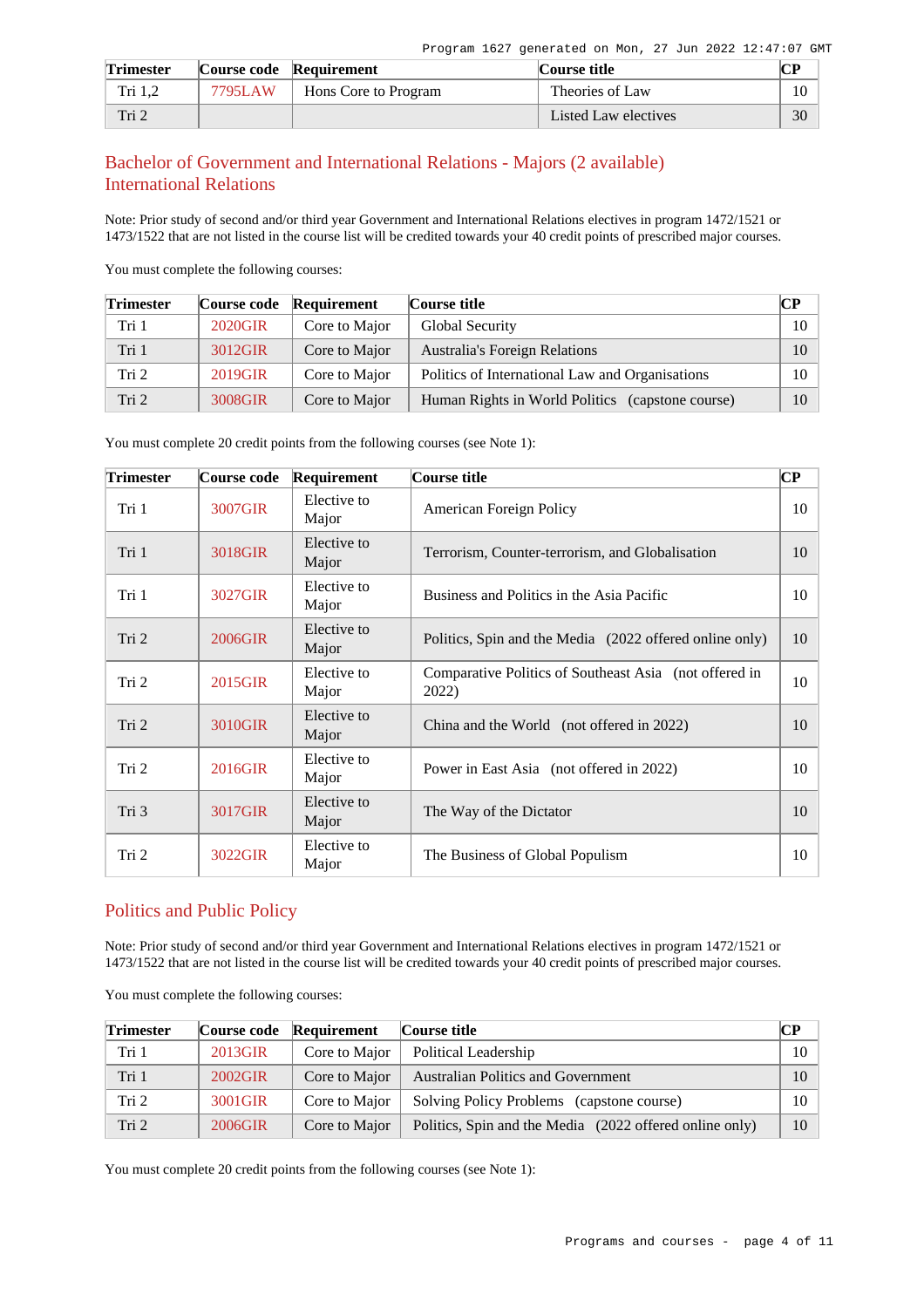| <b>Trimester</b> | Course code    | Requirement          | Course title                                                            | $\overline{\mathbf{C}\mathbf{P}}$ |
|------------------|----------------|----------------------|-------------------------------------------------------------------------|-----------------------------------|
| Tri 1            | <b>2008GIR</b> | Elective to<br>Major | <b>Chinese Government and Politics</b>                                  | 10                                |
| Tri 1            | 2101GIR        | Elective to<br>Major | The Politics of Sustainability                                          | 10                                |
| Tri 1            | 3018GIR        | Elective to<br>Major | Terrorism, Counter-terrorism, and Globalisation                         | 10                                |
| Tri 1            | 3027GIR        | Elective to<br>Major | Business and Politics in the Asia Pacific                               | 10                                |
| Tri 2            | 2015GIR        | Elective to<br>Major | Comparative Politics of Southeast Asia (not offered in<br>2022)         | 10                                |
| Tri 3            | 2010GIR        | Elective to<br>Major | <b>Introduction to American Politics</b>                                | 10                                |
| Tri 2            | 2012GIR        | Elective to<br>Major | European Democracy in the Twenty-First Century (not<br>offered in 2022) | 10                                |
| Tri 2            | 3016GIR        | Elective to<br>Major | The Politics of Identity: Religion, Culture and<br>Globalisation        | 10                                |
| Tri 3            | 3017GIR        | Elective to<br>Major | The Way of the Dictator                                                 | 10                                |
| Tri 1,3          | 2004GIR        | Elective to<br>Major | The Government Business Nexus: Intervening, Lobbying<br>and Responding  | 10                                |

# Electives (2 available) Employability electives

You must complete 10 credit points from the following courses:

| <b>Trimester</b> | Course code    | Requirement        | Course title                                                          | CР |
|------------------|----------------|--------------------|-----------------------------------------------------------------------|----|
| Tri 1            | 3101GIR        | Listed<br>Elective | Work Placement (Political Practice) (not offered in 2022)             | 10 |
| Tri 2            | 3004GIR        | Listed<br>Elective | <b>Parliamentary Project</b>                                          | 10 |
| Tri 2            | <b>2008EHR</b> | Listed<br>Elective | Business Communication (not offered from 2022)                        | 10 |
| Tri 1            | 3114IBA        | Listed<br>Elective | Management Problem Solving (not offered from 2022)                    | 10 |
| Tri 1,2 or 3     | 3001GBS        | Listed<br>Elective | UG Business Internship I                                              | 10 |
| Tri 1,2 or 3     | 3000GBS        | Listed<br>Elective | <b>UG Business Internship II</b>                                      | 20 |
| Tri 1            | 3035IBA        | Listed<br>Elective | Asian Business Research Project (not offered from 2022)               | 10 |
| Tri 1,2          | 3400THS        | Listed<br>Elective | <b>Career Development</b>                                             | 10 |
| Tri 1,2 or 3     | 2043IBA        | Listed<br>Elective | Innovation, Creativity and Entrepreneurship                           | 10 |
|                  |                |                    | courseLineOperator                                                    |    |
| Tri 1,2 or 3     | 2043MKT        | Listed<br>Elective | Entrepreneurship and New Business Ventures (not offered<br>from 2020) | 10 |
| Tri 1,2 or 3     | 3020GIR        | Listed<br>Elective | <b>Independent Project</b>                                            | 10 |
| Tri 1,2 or 3     | 3002LFC        | Listed<br>Elective | Community Internship and Partnerships for SDGs                        | 10 |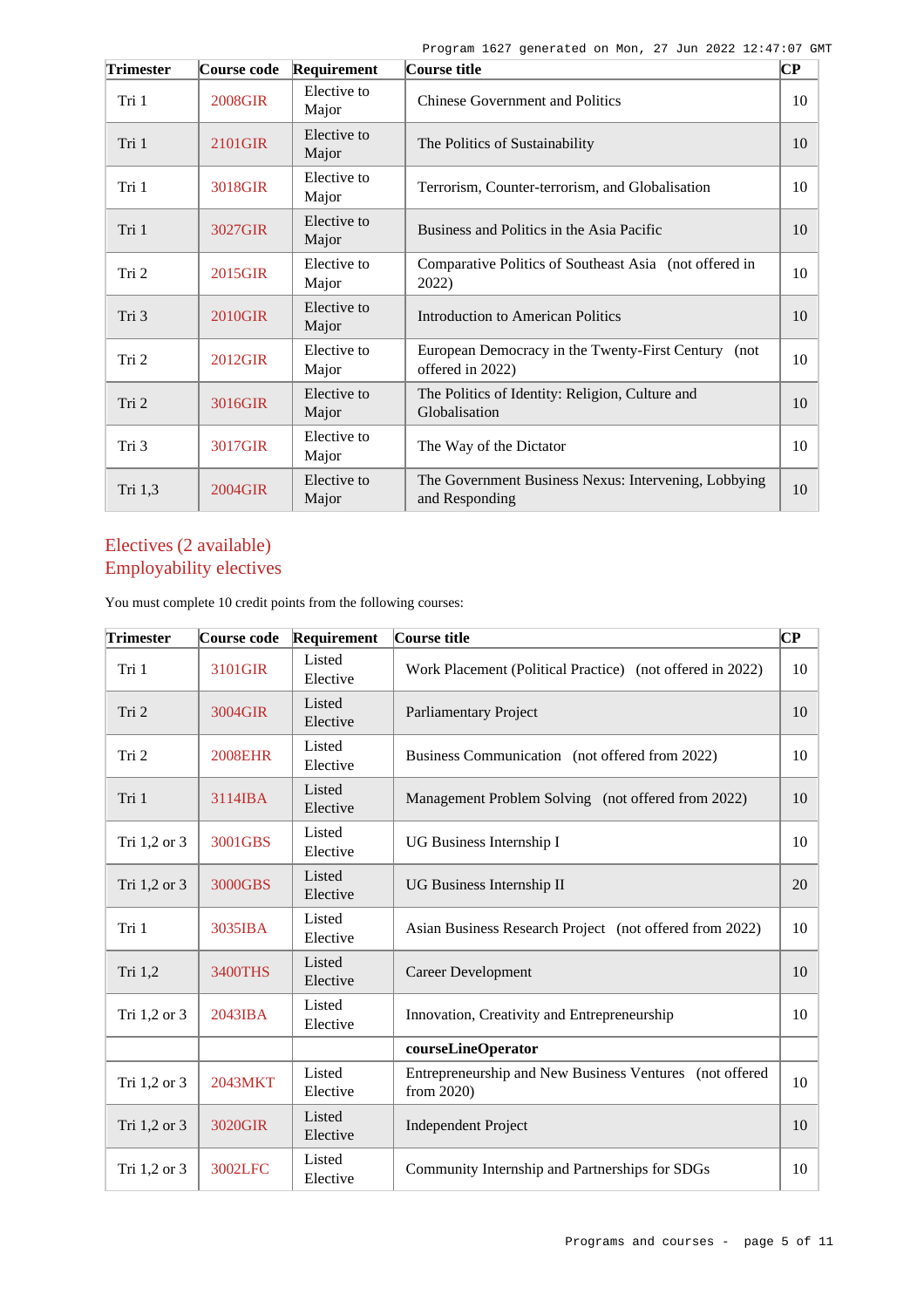| <b>Trimester</b> | Course code    | Requirement        | Course title                                                                          | $\overline{\mathbf{C}\mathbf{P}}$ |
|------------------|----------------|--------------------|---------------------------------------------------------------------------------------|-----------------------------------|
| Tri 2,3          | 3029MKT        | Listed<br>Elective | Self-Marketing                                                                        | 10                                |
| Tri 2,3          | <b>2013EHR</b> | Listed<br>Elective | Negotiation (formerly 3001EHR)                                                        | 10                                |
| Tri 2            | 3038IBA        | Listed<br>Elective | The Business of Changing the World                                                    | 10                                |
| Tri 2,3          | 2034IBA        | Listed<br>Elective | Griffith Innovation Challenge (formerly 3031IBA)                                      | 10                                |
| Tri 2            | $3014$ $IBA$   | Listed<br>Elective | Negotiation Knowledge and Skill                                                       | 10                                |
| Tri 2            | 3102GBS        | Listed<br>Elective | Business Simulation (not offered from 2020)                                           | 10                                |
| Tri 1,2 or 3     | 3101GBS        | Listed<br>Elective | I-WIL in Impact Oriented Workplaces (not offered from<br>2022)                        | 10                                |
| Tri 1,2 or 3     | 3002GBS        | Listed<br>Elective | Industry Project (not offered in Tri 1-2022)                                          | 10                                |
| Tri 3            | <b>3100AFE</b> | Listed<br>Elective | Engaging with Aboriginal and/or Torres Strait Islander<br><b>Business Communities</b> | 10                                |
| Tri 3            | 3016EHR        | Listed<br>Elective | Disruption, Technology and Workplaces (not offered from<br>2021)                      | 10                                |
| Tri 3            | 3003GBS        | Listed<br>Elective | UG Global Mobility Internship II                                                      | 20                                |
| Tri 3            | 2022IBA        | Listed<br>Elective | China Field Study                                                                     | 10                                |
| Tri 1,3          | 3034IBA        | Listed<br>Elective | Asian Immersion Study Tour (not offered in 2022) (Tri 3<br>offering TBC)              | 10                                |
| Tri 3            | 3381LHS        | Listed<br>Elective | Power, Politics and Trouble in Paradise: South Pacific Study<br>Tour                  | 10                                |
| Tri 3            | 3036IBA        | Listed<br>Elective | The Business of You (not offered from 2022)                                           | 10                                |
| Tri 3            | 3037IBA        | Listed<br>Elective | The Business of Business (not offered in 2022)                                        | 10                                |

# Listed Law electives

The offering of elective courses is subject to sufficient student enrolment numbers and staff availability. Not all courses will run every year. The elective list will be updated before each trimester.

#### **Law: Clinics**

The following clinic courses are available to students in their final or penultimate year of their degree program.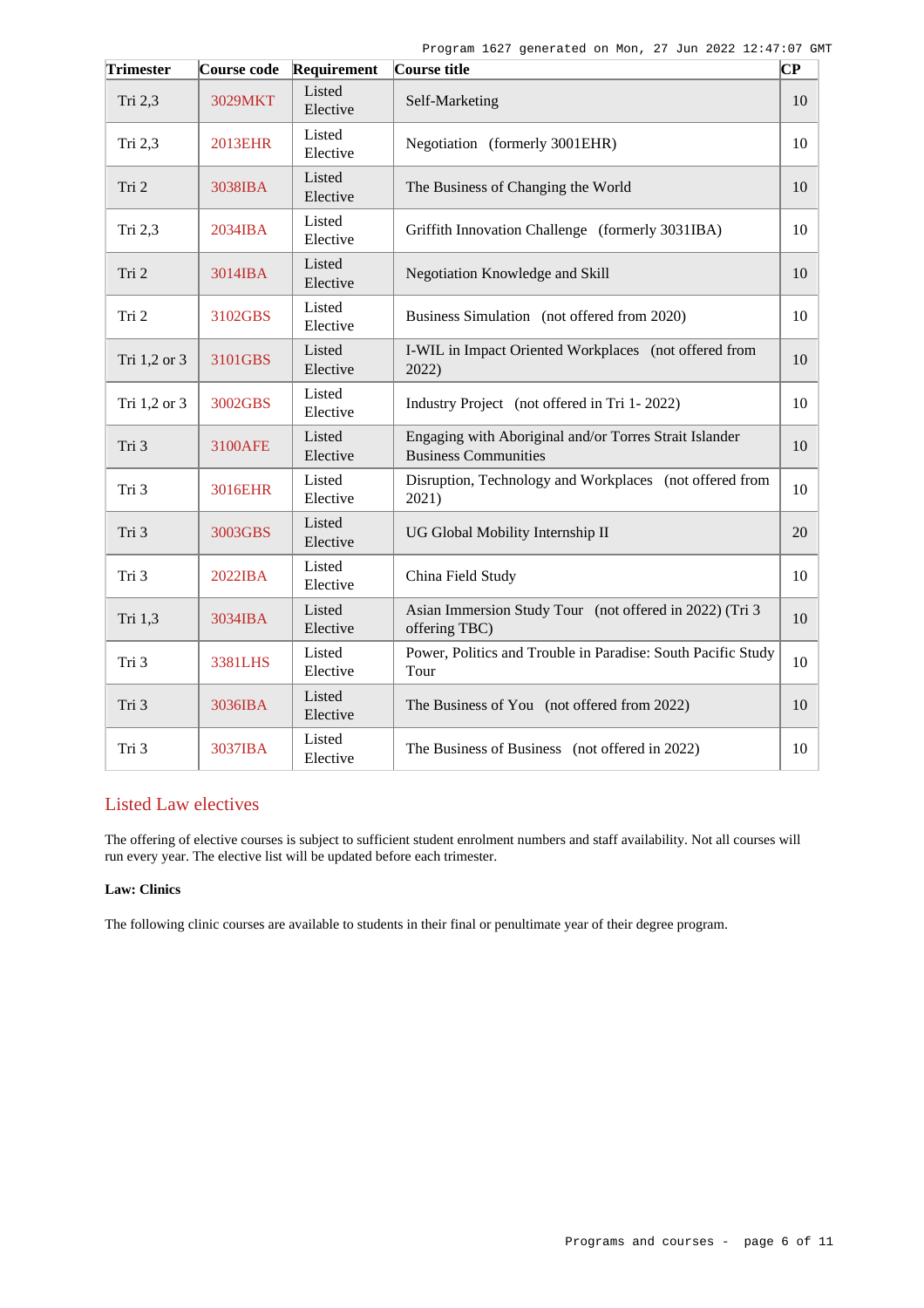Program 1627 generated on Mon, 27 Jun 2022 12:47:07 GMT

| Trimester | Course code | Requirement                              | Course title                                                            | $ {\bf CP}% \>$ |
|-----------|-------------|------------------------------------------|-------------------------------------------------------------------------|-----------------|
| Tri 1     | 5022LAW     | Hons Listed<br>Elect <sub>2</sub>        | Legal Clinic (see Note 1)                                               | 10              |
| Tri 1     | 5064LAW     | Hons Listed<br>Elect 2                   | Social Justice Lawyering Clinic (see Note 1)                            | 10              |
| Tri 1,2   | 5125LAW     | Hons Listed<br>Elect <sub>2</sub>        | Refugee Law and Policy Clinic (see Note 1)                              | 10              |
| Tri 1,2   | 5166LAW     | Hons Listed<br>Elect 2                   | Innocence Project Clinic (see Note 1)                                   | 10 <sup>1</sup> |
| Tri 1,2   | 5167LAW     | Hons Listed<br>Elect <sub>2</sub>        | Innocence Project 2                                                     | 10              |
| Tri 1,2,3 | 5238LAW     | Hons Listed<br>Elect <sub>2</sub>        | Community Lawyering Clinic (see Note 1)                                 | 10              |
| Tri 1,2,3 | 5328LAW     | Hons Listed<br>Elect <sub>2</sub>        | Extended Internship Clinic (see Note 1)                                 | 20              |
| Tri 1,2,3 | 5333LAW     | Hons Listed<br>Elect <sub>2</sub>        | International Experience Clinic (see Note 1)                            | 10              |
| Tri 1,2,3 | 5339LAW     | Hons Listed<br>Elect <sub>2</sub>        | Internship Clinic (see Note 1)                                          | 10              |
| Tri 1,2   | 5031LAW     | Hons Listed<br>Elect 2                   | Trimester in Practice Clinic (see Note 1)                               | 10              |
| Tri 2     | 5176LAW     | Hons Listed<br>Elect <sub>2</sub>        | Street Law: Community Legal Education Clinic (not<br>offered from 2020) | 10              |
| Tri 2,3   | 5061LAW     | <b>Hons</b> Listed<br>Elect <sub>2</sub> | Advanced Family Law Clinic (see Note 1) (offered<br>Nathan only)        | 10              |
| Tri 2     | 5341LAW     | Hons Listed<br>Elect 2                   | Local Government and Planning Clinic (not offered<br>from 2020)         | 10              |
| Tri 2,3   | 5346LAW     | Hons Listed<br>Elect 2                   | Employment Law Clinic (see Note 1)                                      | 10              |

Note 1: Entry to this course is via a successful application only.

Note 2: Only students who have successfully completed 5166LAW (and also selected by the Convenor) may enrol in this course.

| <b>Trimester</b> | Course code | Requirement            | Course title                                                                                           | $\overline{\mathbf{CP}}$ |
|------------------|-------------|------------------------|--------------------------------------------------------------------------------------------------------|--------------------------|
| Tri 1            | 5057LAW     | Hons Listed<br>Elect 2 | Vis International Commercial Arbitration Moot (Oral<br>Competition) (see Note 2) (not offered T1-2022) | 10                       |
| Tri <sub>2</sub> | 5340LAW     | Hons Listed<br>Elect 2 | First Peoples Students Moot (see Note 1)                                                               | 10                       |
| Tri 3            | 5056LAW     | Hons Listed<br>Elect 2 | Vis International Commercial Arbitration Moot (Written)<br>Competition) (see Note 1)                   | 10                       |
| Tri 3            | 5239LAW     | Hons Listed<br>Elect 2 | Jessup International Moot (see Note 1)                                                                 | 20                       |

Note 1: Entry to this course is via a successful application only.

Note 2: Only students who have successfully completed 5166LAW (and also selected by the Convenor) may enrol in this course.

#### **Law: Research Masters or Research Doctorate pathway courses**

The following elective courses are recommended for students with a GPA of 5.50 and above and are interested in pursuing a research career.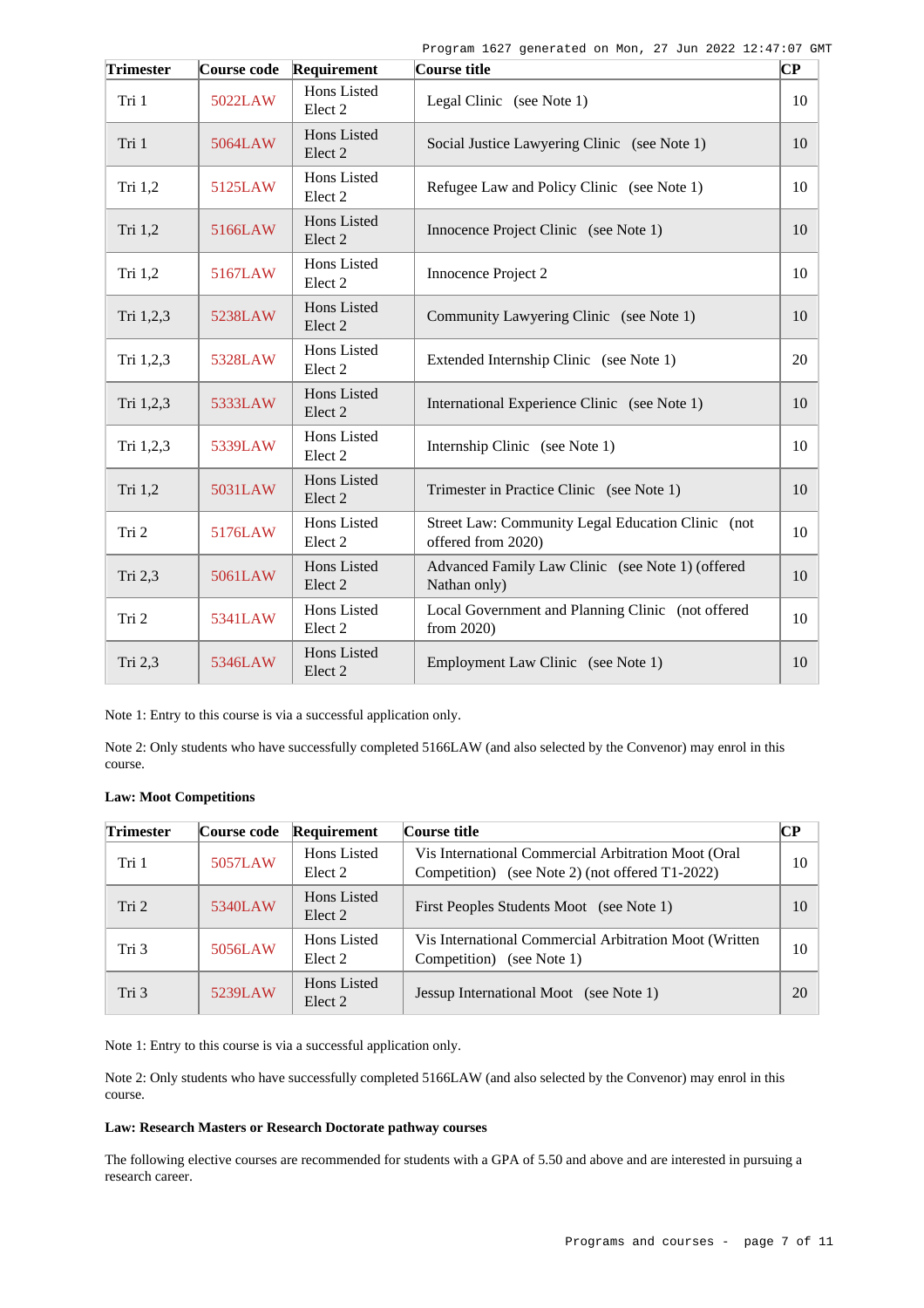Program 1627 generated on Mon, 27 Jun 2022 12:47:07 GMT

| <b>Trimester</b> | <b>Course code</b> | Requirement         | Course title            | CР |
|------------------|--------------------|---------------------|-------------------------|----|
| Tri 1            | 6001LAW            | Hons Listed Elect 2 | Legal Research Methods  | 10 |
| Tri 1            | 6002LAW Y1         | Hons Listed Elect 2 | Thesis Work in Progress | 10 |
| Tri 2            | 6002LAW Y2         | Hons Listed Elect 2 | Thesis Completion       | 20 |

# **Law: Canadian Accreditation courses**

The following elective courses are recommended for students who wish to practice law in Canada.

| <b>Trimester</b> | Course code | Requirement            | Course title                                                                       | CР |
|------------------|-------------|------------------------|------------------------------------------------------------------------------------|----|
| Tri 3            | 5250LAW     | Hons Listed<br>Elect 2 | Foundations of Canadian Law (not offered from 2022)                                | 10 |
| Tri 3            | 5258LAW     | Hons Listed<br>Elect 2 | Foundations of Canadian Law (offered from 2022)                                    | 5  |
| Tri $2,3$        | 5251LAW     | Hons Listed<br>Elect 2 | Canadian Criminal Law (offered Tri 2 2022) (not<br>offered from 2023) (see Note 1) | 15 |
| Tri 3            | 5257LAW     | Hons Listed<br>Elect 2 | Canadian Criminal Law (offered from 2022)                                          | 10 |
| Tri 3            | 5253LAW     | Hons Listed<br>Elect 2 | Canadian Constitutional Law                                                        | 20 |
| Tri $2,3$        | 5254LAW     | Hons Listed<br>Elect 2 | Canadian Administrative Law (offered Tri 2 2022)                                   | 10 |
| Tri $2,3$        | 5256LAW     | Hons Listed<br>Elect 2 | Canadian Legal Professional Responsibility (offered Tri<br>2 2022)                 | 5  |

Note 1: Trimester 3 2022 students who have successfully completed 5250LAW (and also selected by the Convenor) may enrol in this course.

# **Law: Other Electives**

| <b>Trimester</b> | Course code | Requirement                       | Course title                                                 | $\bf CP$ |
|------------------|-------------|-----------------------------------|--------------------------------------------------------------|----------|
| Tri 1            | 5348LAW     | Hons Listed<br>Elect 2            | Advanced Legal Writing (see Note 3)                          | 10       |
| Tri 1            | 5045LAW     | Hons Listed<br>Elect 2            | Public International Law                                     | 10       |
| Tri 1            | 5124LAW     | Hons Listed<br>Elect 2            | Immigration and Refugee Law                                  | 10       |
| Tri 1            | 5170LAW     | Hons Listed<br>Elect <sub>2</sub> | Environmental and Social Advocacy (not offered from<br>2021) | 10       |
| Tri 1            | 5173LAW     | Hons Listed<br>Elect 2            | Environmental Law (not offered T1-2022)                      | 10       |
| Tri 1            | 5189LAW     | Hons Listed<br>Elect <sub>2</sub> | <b>Insurance Law</b>                                         | 10       |
| Tri 1            | 5223LAW     | Hons Listed<br>Elect <sub>2</sub> | Law in the Aftermath                                         | 10       |
| Tri 1            | 5237LAW     | Hons Listed<br>Elect 2            | International Environmental Law and Policy                   | 10       |
| Tri 1            | 5241LAW     | Hons Listed<br>Elect 2            | Prison Law                                                   | 10       |
| Tri 1            | 5338LAW     | <b>Hons Listed</b><br>Elect 2     | Law and Synthetic Biology                                    | 10       |
| Tri 1,2          | 5167LAW     | Hons Listed<br>Elect 2            | Innocence Project 2 (see Note 2)                             | 10       |
| Tri 1,3          | 5027LAW     | Hons Listed<br>Elect <sub>2</sub> | Family Law                                                   | 10       |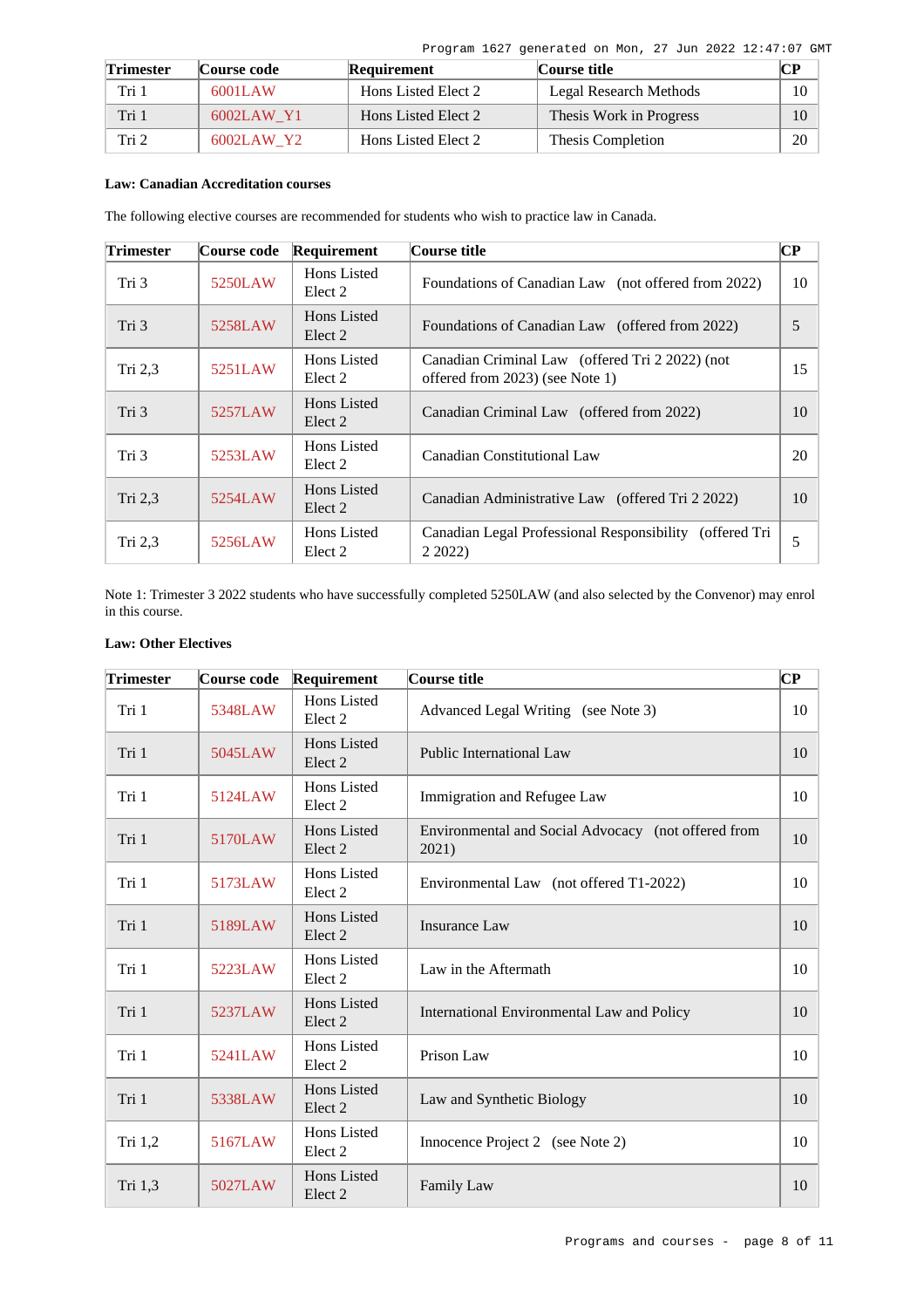| <b>Trimester</b> | Course code | Requirement                       | Course title                                                                        | CР |
|------------------|-------------|-----------------------------------|-------------------------------------------------------------------------------------|----|
| Tri 2            | 5020LAW     | Hons Listed<br>Elect <sub>2</sub> | <b>Urban Planning Law</b>                                                           | 10 |
| Tri 2            | 5023LAW     | Hons Listed<br>Elect 2            | Principles of Intellectual Property Law (see Note 1) (not<br>offered T2-2022)       | 10 |
| Tri 2            | 5029LAW     | Hons Listed<br>Elect <sub>2</sub> | Workplace Law                                                                       | 10 |
| Tri 2            | 5046LAW     | Hons Listed<br>Elect 2            | International Litigation (not offered T2-2022)                                      | 10 |
| Tri 1,3          | 5163LAW     | Hons Listed<br>Elect 2            | Succession                                                                          | 10 |
| Tri 1            | 5177LAW     | Hons Listed<br>Elect <sub>2</sub> | <b>International Arbitration</b>                                                    | 10 |
| Tri 2            | 5182LAW     | Hons Listed<br>Elect <sub>2</sub> | Food Law and Policy (not offered from 2020)                                         | 10 |
| Tri 2            | 5218LAW     | Hons Listed<br>Elect <sub>2</sub> | Gender and the Law                                                                  | 10 |
| Tri 2            | 5233LAW     | Hons Listed<br>Elect <sub>2</sub> | <b>Environmental Justice</b>                                                        | 10 |
| Tri 2            | 5240LAW     | Hons Listed<br>Elect <sub>2</sub> | Criminal Advocacy (see Note 3)                                                      | 10 |
| Tri 2            | 5245LAW     | Hons Listed<br>Elect <sub>2</sub> | Legal Histories (not offered from 2020)                                             | 10 |
| Tri 2            | 5325LAW     | Hons Listed<br>Elect <sub>2</sub> | Genocide, Crimes Against Humanity and War Crimes<br>(not offered T2 2022)           | 10 |
| Tri 2            | 5035LAW     | Hons Listed<br>Elect 2            | <b>Health Care Law</b>                                                              | 10 |
| Tri 2            | 6039LAW     | Hons Listed<br>Elect <sub>2</sub> | Cultural Legal Studies (not offered from 2019)                                      | 10 |
| Tri 3            | 5126LAW     | Hons Listed<br>Elect <sub>2</sub> | Domestic and Family Violence                                                        | 10 |
| Tri 3            | 5021LAW     | Hons Listed<br>Elect 2            | Competition and Consumer Law                                                        | 10 |
| Tri 3            | 5041LAW     | Hons Listed<br>Elect <sub>2</sub> | International Trade Law (not offered T3 2022)                                       | 10 |
| Tri 3            | 5065LAW     | Hons Listed<br>Elect 2            | The Law and Practice of Native Title                                                | 10 |
| Tri 1            | 5156LAW     | Hons Listed<br>Elect 2            | <b>International Human Rights Law</b>                                               | 10 |
| Tri 2            | 5212LAW     | Hons Listed<br>Elect <sub>2</sub> | Sports Law                                                                          | 10 |
| Tri 3            | 5327LAW     | Hons Listed<br>Elect 2            | Wild Law: The Theory and Practice of Earth<br>Jurisprudence (not offered from 2020) | 10 |
| Tri 3            | 5330LAW     | Hons Listed<br>Elect 2            | Wrongful Conviction: Journeys to Freedom (not offered<br>from 2020)                 | 10 |
| Tri 3            | 5335LAW     | Hons Listed<br>Elect 2            | International Humanitarian Law/Law of Armed Conflict                                | 10 |
| Tri 3            | 5336LAW     | Hons Listed<br>Elect 2            | Legal Science: Roman Law in Contemporary Perspective<br>(not offered from 2020)     | 10 |
| Tri 3            | 6000LAW     | Hons Listed<br>Elect 2            | Law Reform (not offered T3 2022)                                                    | 10 |
| Tri 3            | 5069LAW     | Hons Listed<br>Elect 2            | Animal Law                                                                          | 10 |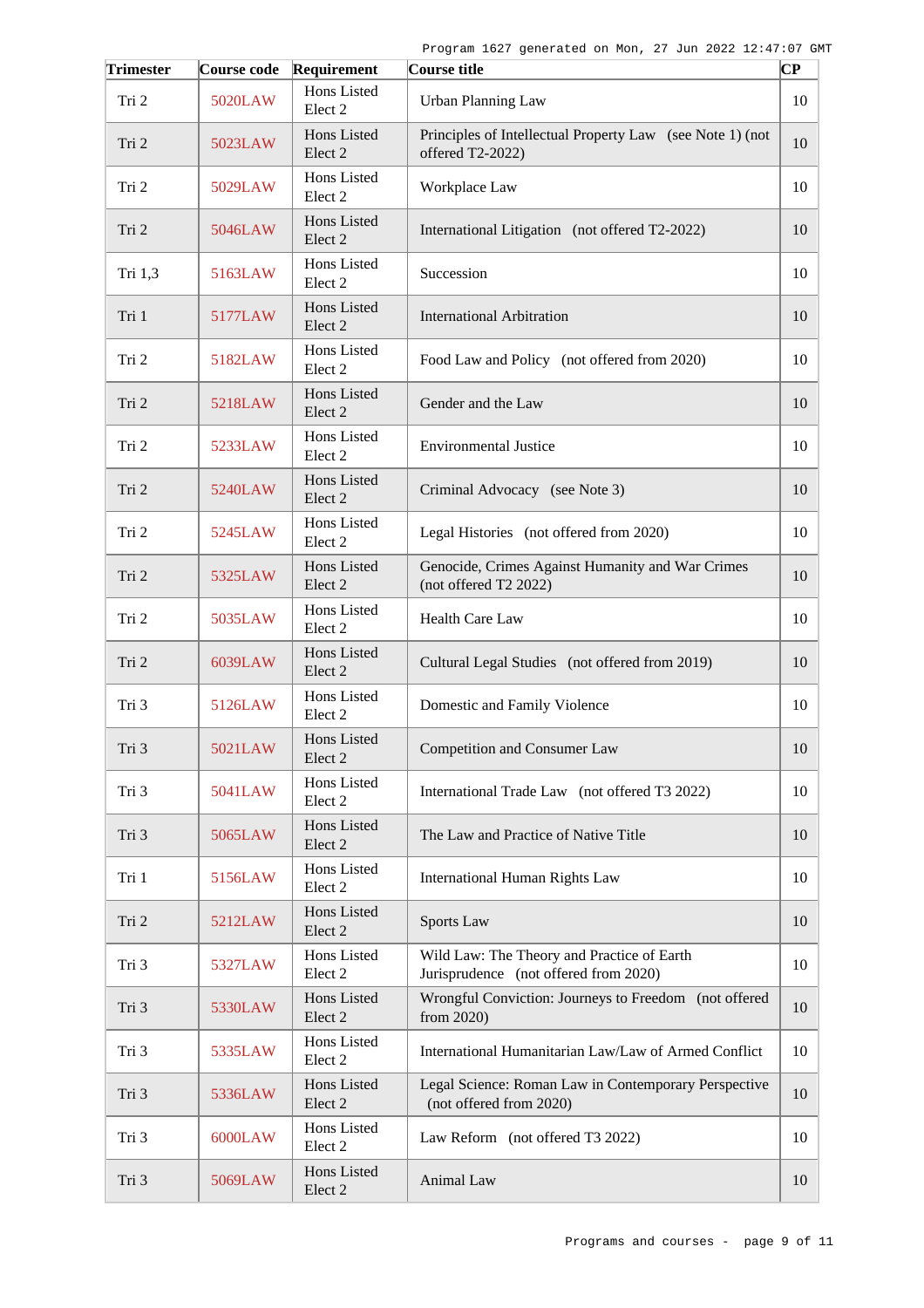| <b>Trimester</b> | Course code    | Requirement                       | Course title                                                                     | $ {\bf CP}% \>$ |
|------------------|----------------|-----------------------------------|----------------------------------------------------------------------------------|-----------------|
| Tri 3            | 5343LAW        | Hons Listed<br>Elect <sub>2</sub> | The Global Lawyer                                                                | 10              |
| Tri 2            | 5347LAW        | Hons Listed<br>Elect <sub>2</sub> | Inequality, Law and Society                                                      | 10              |
| Tri 1            | 5342LAW        | Hons Listed<br>Elect <sub>2</sub> | <b>Financial Services Regulation</b>                                             | 10              |
| Tri 3            | 5349LAW        | Hons Listed<br>Elect <sub>2</sub> | Cyber International Law                                                          | 10              |
| Tri 3            | 5350LAW        | Hons Listed<br>Elect <sub>2</sub> | Mental Health Law                                                                | 10              |
| Tri 1,3          | 2513LHS        | Hons Listed<br>Elect <sub>2</sub> | Media Law                                                                        | 10              |
| Tri 1,3          | 3106AFE        | Hons Listed<br>Elect <sub>2</sub> | Revenue Law: Theory and Policy in Action (see Note 4)<br>(not offered from 2022) | 10              |
| Tri 1,2          | 3108AFE        | Hons Listed<br>Elect <sub>2</sub> | Taxation Planning (see Note 4) (not offered from 2022)                           | 10              |
|                  |                |                                   | courseLineOperator                                                               |                 |
| Tri 1            | <b>3150AFE</b> | Hons Listed<br>Elect <sub>2</sub> | <b>Taxation Planning for Advisors</b>                                            | 10              |
| Tri 2            | 2019GIR        | Hons Listed<br>Elect <sub>2</sub> | Politics of International Law and Organisations                                  | 10              |
| Tri 2            | 3026CCJ        | Hons Listed<br>Elect <sub>2</sub> | Fraud and Cybercrime                                                             | 10              |
| Tri 2            | 3001AFE        | Hons Listed<br>Elect <sub>2</sub> | Insolvency Law (see Note 5 and Note 6)                                           | 10              |
| Tri 2            | 3613LHS        | Hons Listed<br>Elect <sub>2</sub> | Islamic Law and Politics in the Modern World (not<br>offered from 2021)          | 10              |
| Tri 3            | 2539NSC        | Hons Listed<br>Elect <sub>2</sub> | Introduction to Aviation Law (not offered from 2023)                             | 10              |
| Tri 3            | 2020CCJ        | Hons Listed<br>Elect <sub>2</sub> | Counter-Terrorism Law (from 2022)                                                | 10              |
| Tri 1            | 3608ENG        | Hons Listed<br>Elect <sub>2</sub> | Construction Law and Ethics (not offered from 2024)                              | 10              |
| Tri 2,3          | 2150AFE        | Hons Listed<br>Elect <sub>2</sub> | <b>Taxation Law</b>                                                              | 10              |

Note 1: This course will run in intensive mode and classes may be held intensively prior to Week 1 of the relevant trimester.

Note 2: Only students who have successfully completed 5166LAW (and also selected by the Convenor) may enrol in this course.

Note 3: Entry to this course is via a successful application only.

Note 4: 3106AFE is a prerequisite for 3108AFE.

Note 5: These courses will be offered online Trimester 2 2020.

Note 6: 1031LAW/7731LAW Foundations of Law is a prerequisite for this course.

#### **Law: Masters Level electives**

The following elective courses are available to penultimate or final year Law students.